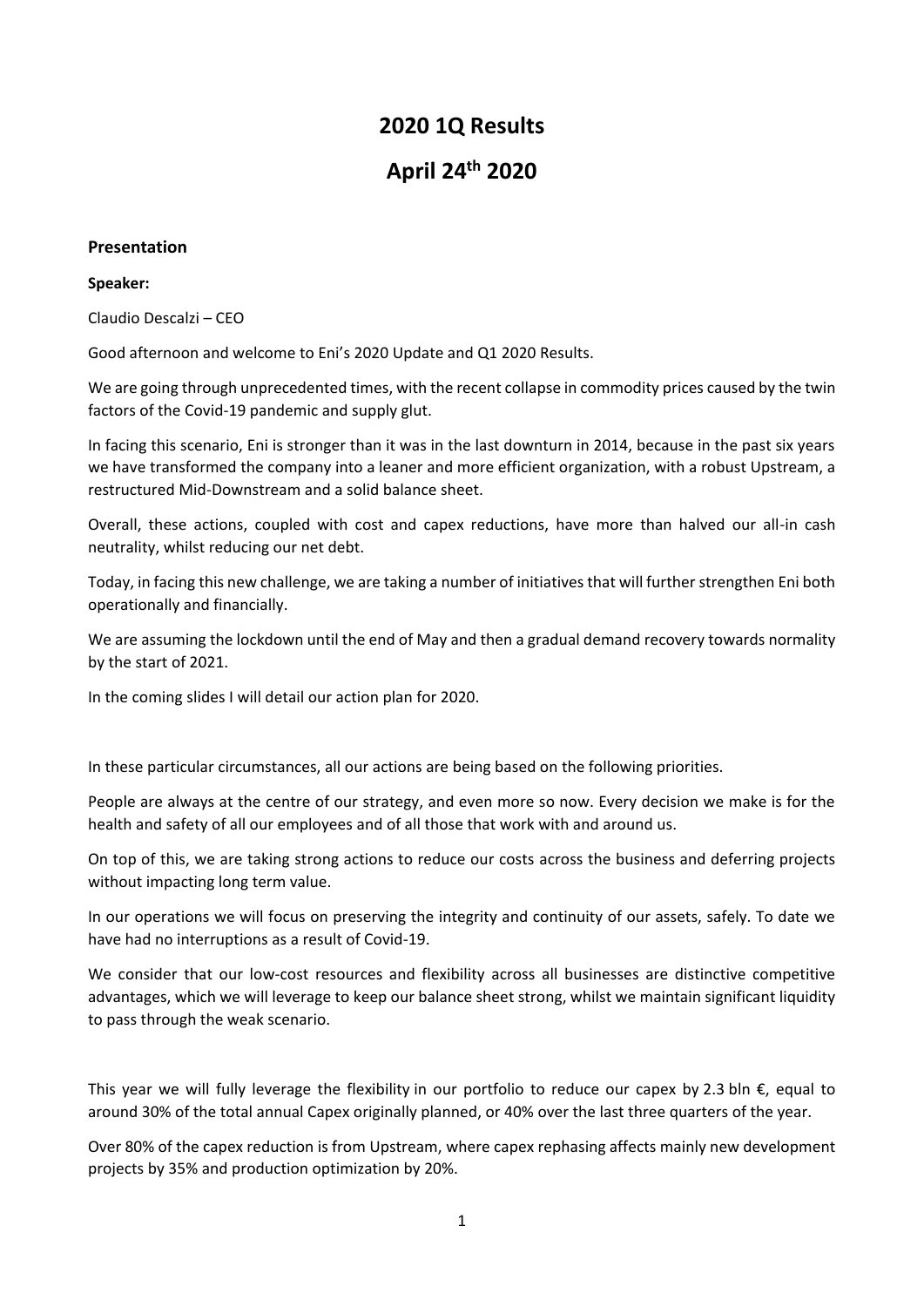Also exploration has been reduced, while in the other businesses we have optimized maintenance and logistics capex.

Our portfolio is both resilient and flexible. The production optimization we have postponed can be restarted quickly, as soon as appropriate market conditions appear, and related production will be recovered accordingly with limited loss of value.

In addition to the investment cuts, we are carrying out a strong cost efficiency programme in all our businesses and corporate functions.

We expect an overall benefit of around 600 mln € in 2020, with around 40% of the savings coming from the Upstream, with reductions mainly in opex and g&g costs. And the remainder across all the other businesses and the corporate.

Our production cost notwithstanding the lower production this year is being optimised further, and we expect to keep it just below 6 \$ per barrel confirming our competitive position in the sector.

Production in 2020 is expected to be around 1.75 to 1.8 million barrels of oil equivalent per day, before the OPEC+ cuts that are still unknown at field level.

The lower production versus budget is two thirds as a result of capex cuts and Covid-19. And one third for lower gas demand mainly in Egypt, and for force majeure in Libya.

A contingency of 40 kboed is still retained in our projections.

With capex at around 4.3 bln €, we expect to generate free cash flow of 1.5 bln € in a 45 \$ a barrel scenario.

The 2020 organic FCF of 1.5 bln € shows a reduction of 2 bln € versus the original budget of 3.5 bln € at 60 \$ Brent. The weaker scenario accounts for minus 3 bln  $\epsilon$ , while the actions we are taking to counteract the turmoil will result, even considering the lower production, in a positive effect of around 1 bln €.

To evaluate different scenarios our free cash flow sensitivity, based on our current outlook, is 180-190 mln € for each dollar move in Brent.

And now let me focus on the mid downstream businesses.

R&M has been the most affected by the virus containment measures, with a contraction in transport fuels consumption of up to 80% in the worst weeks of the pandemic. Oil products demand is expected to gradually recover with the easing of restrictions and the restart of industrial activities.

We have optimised maintenance at our refineries, and we are continuing to run them at reduced operating levels. Overall we expect a yearly utilization rate at around 80%.

In Marketing, despite falling oil products demand, we expect EBIT in 2020 in the range of 300 mln €.

In Gas & Power we expect to record around 400 mln € of EBIT, with almost two thirds coming from the resilient retail business.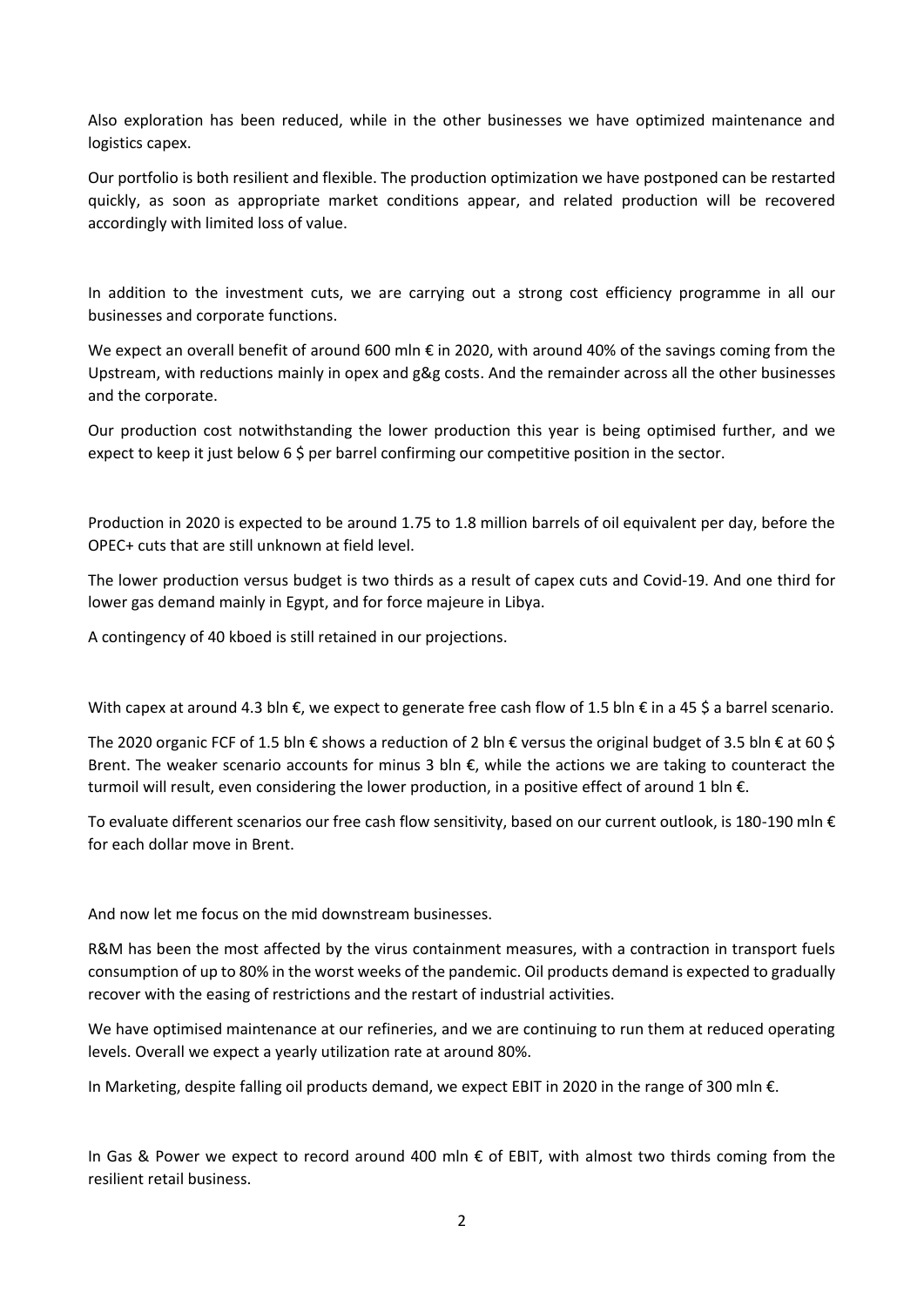In Versalis we expect to reduce losses by around two thirds versus last year, thanks to a supportive scenario for steam cracking, more than offsetting Covid related demand weakness, in particular for elastomers.

Overall mid-downstream is expected to contribute over 600 mln € of EBIT, slightly better than last year, notwithstanding the significant impacts of Covid. This expected result, when excluding Covid effects, will also exceed the original 2020 budget that was around 1.3 bln €.

Moving now to the group's cash position.

Cash flow from operations before working capital is expected to be 7.3 bln  $\epsilon$  in our revised 45 \$ Brent scenario.

The reduction versus the original budget of 11.5 bln  $\epsilon$  at 60 \$ brent is due to 5 bln  $\epsilon$  of reductions made up of scenario effects, Covid impacts and remodulated production, partially mitigated by 0.8 bln  $\epsilon$  coming from the combination of cost savings for 0.6 bln  $\epsilon$  and better performance for 0.2 bln  $\epsilon$ .

The expected CFFO will more than cover the revised capex budget of around 5.5 bln  $\epsilon$ .

Turning now to our Q1 results.

In response to the Covid-19 pandemic we immediately put in place safety measures worldwide, to protect our people and all those around us.

In addition, Eni has launched a series of initiatives to help local stakeholders in the areas in which it operates, and has also made its supercomputer HPC5 available for Coronavirus research.

Turning to the business:

Exploration continued to have success.

In Angola Block 15/06, the Agogo discovery's oil in place was upgraded to 1 billion barrels, as a result of the second successful appraisal well.

In Mexico, the first well drilled in the Block 10 resulted in an oil discovery containing up to 300 million barrels of oil in place. Several prospects have been identified nearby, and in case of success, they can be clusterized in a common development project.

In Sharjah Area B we drilled the first well, discovering gas and condensates in just one year from signing the block. The well has been tested with excellent flow rates that already proved the commercial viability of the discovery.

Upstream production was 1.77 Mboed, -4% Year on Year, impacted by lower gas demand, together with the effects of contractual triggers, and force majeure in Libya. These effects more than offset the increased production in Norway.

G&P performance proved to be robust, notwithstanding the weakness of the LNG market.

In R&M the improvement was due to both Marketing and Refining, which in particular benefitted from an enhanced industrial configuration and the higher contribution of the bio business.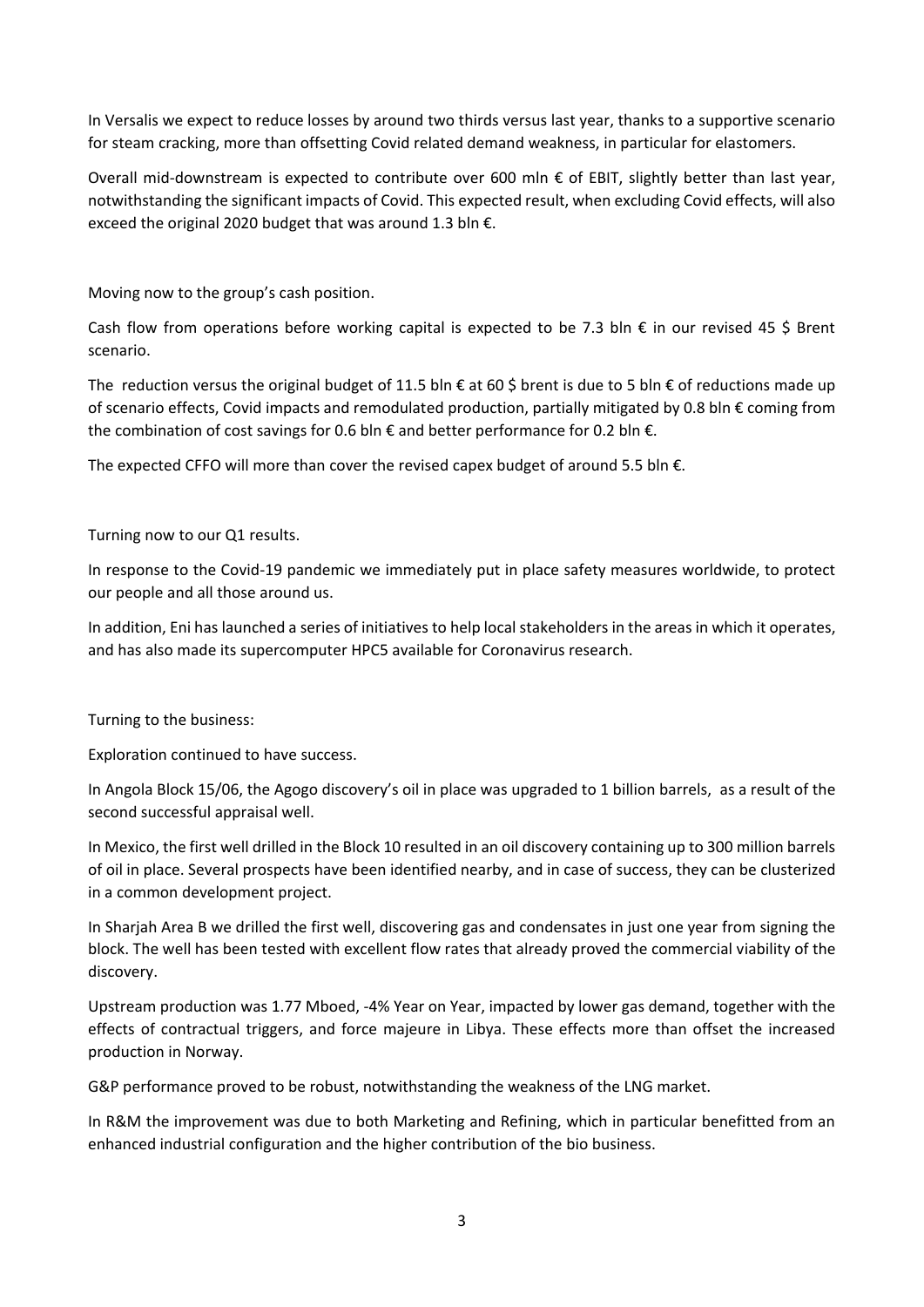In the renewable business, in March we started the 50 MW Badamsha wind farm in Kazakhstan, and we have completed the acquisition of 49% of the Falck portfolio in the US (57 MW Eni share).

In the first 3 months of 2020, we generated 2.0 bln € of cash flow from operations before working capital, in reduction versus last year mainly due to the lower oil and gas scenario, but matching our Capex requirements.

Our balance sheet is strong, and we can rely on 16 bln  $\epsilon$  of liquidity to face the slowdown of activities related to the pandemic.

In terms of economic results, Upstream EBIT in Q1 was 1 bln €, impacted for 1.1 bln € by the lower oil and gas prices.

On a comparable scenario basis, upstream EBIT was resilient notwithstanding the lower production volumes.

Moving to Mid-Downstream, the overall results improved by 40%, or 85% excluding the Covid impact.

G&P EBIT was robust at 430 mln €, up almost 30% Year on Year. This result was driven by the GLP business unit, with 270 mln € of contribution, thanks to contract optimization and a scenario of positive spreads between the European hubs. This positive performance was only partially offset by the lower contribution of the LNG business, related to the weakness in the Asian markets.

In retail, Eni Gas e Luce delivered a result of almost 160 mln €, driven by the addition of almost 250 thousands customers and the higher contribution from non-commodity activities which offset the sales reduction linked to the virus, milder weather conditions and increased expected default by clients.

Refining and marketing was at 80 mln  $\epsilon$  despite the challenging scenario. In particular, the refining business benefited from the optimization of industrial assets, lower operating costs, and from the positive contribution of the bio business thanks to the Gela plant ramp-up. The marketing result helped counterbalance the demand reduction related to the lockdown measures.

Finally, the Versalis result was impacted by depressed demand, in particular in the automotive, building and construction sectors and by competition from US producers.

Turning now to the cash position, in Q1, adjusted cash flow from operations before working capital was 2 bln €, matching our capex requirements.

Excluding the scenario, Covid and non-cash derivative effects, cashflow would have improved year on year by 200 million €.

The balance sheet remained robust with leverage at 28%.

To sum up:

We have taken actions in terms of capex, cost savings and remuneration, through the suspension of the Buyback, to recover 3.3 bln  $\epsilon$  versus our original plan this year.

In this new environment affected by the pandemic, with the consequent revised plan, we expect to produce between 1.75 and 1.8 million boe/d with the flexibility to reactivate production as the scenario improves.

Our mid-downstream will continue to improve year on year despite the Covid pandemic.

We will maintain sizeable reserves of liquidity which are currently around 16 bln €, three and a half times our short term debt.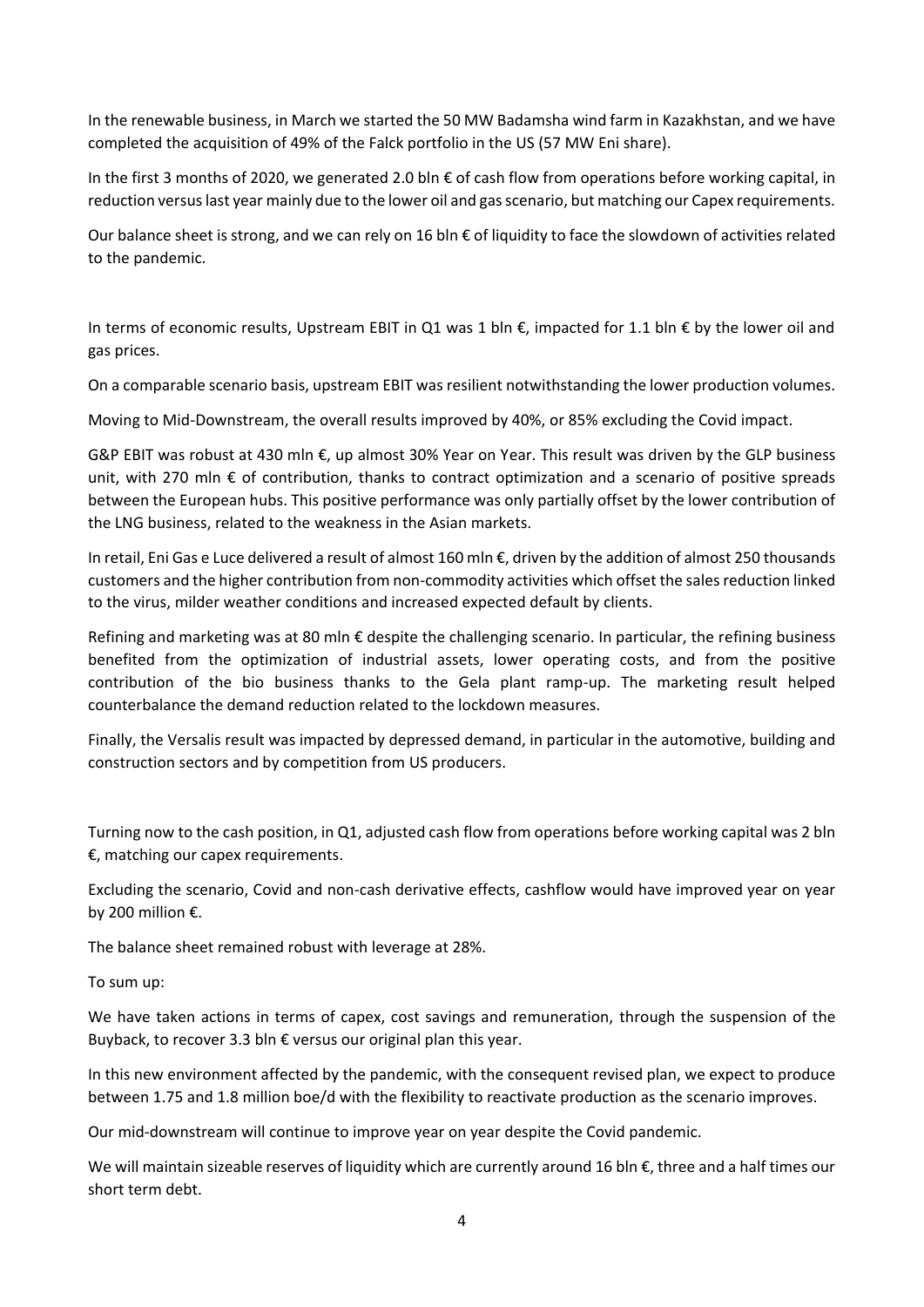Together, these actions will allow us to navigate the challenging scenario, whilst we maintain the highest standards of safety at work.

We are now ready to answer your questions.

# **Q1 2020 Q&A Transcript**

## **Eni SpA Earnings Call**

CORPORATE PARTICIPANTS Claudio Descalzi – CEO Massimo Mondazzi – CFO Alessandro Puliti – Chief Upstream Officier Giuseppe Ricci – Chief Refininig & Marketing Officier Cristian Signoretto – Chief Gas & LNG Marketing & Power Officier Andrea Quaggia – VP Investor Relations

#### CONFERENCE CALL PARTICIPANTS

Oswald Clint – Bernstein

- Michele Della Vigna Goldman Sachs
- Alessandro Pozzi Mediobanca
- Thomas Adolf Credit Suisse
- Lydia Rainforth Barclays
- Jason Kenney Santander
- Irene Himona Societé Generale
- Martin Rats Morgan Stanely
- John Rigby UBS
- Cristian Malek JP Morgan
- Biraj Borkhataria RBC
- Peter Low Redburn

#### QUESTIONS AND ANSWERS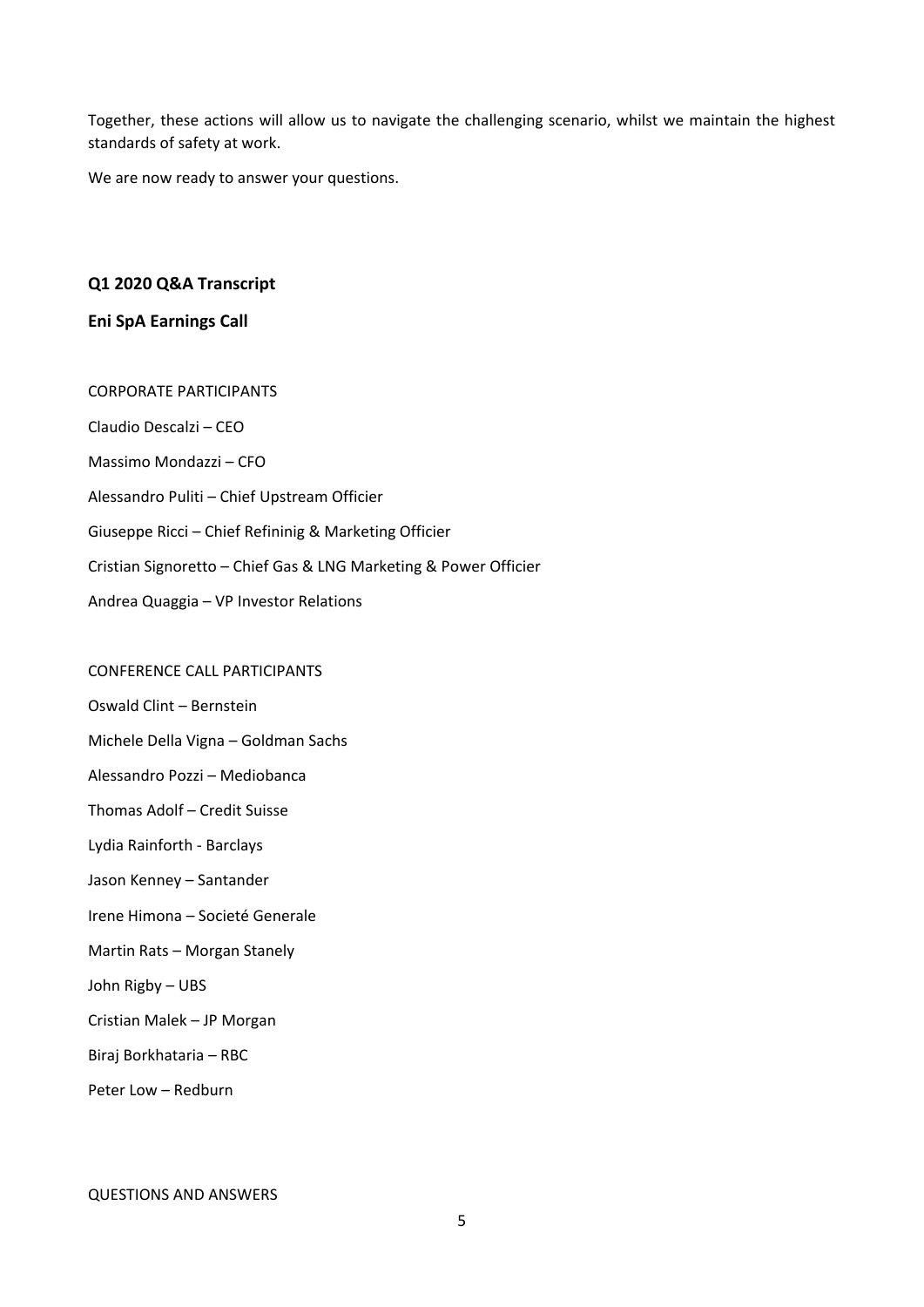**OPERATOR:** The first question comes from Oswald Clint of Bernstein.

**OSWALD C. CLINT, BERNSTEIN:** Thank you very much Claudio, thank you for getting onto the call in these tough times. So my first question, please. Thank you for the updated guidance here on 2020 cash flow. You're obviously using \$45 for the year. It looks like the market has really gone to \$35 for the year. So you've given the sensitivities quite clearly today, and obviously, your cash flow would just cover CAPEX, therefore, for 2020. So obvious question, but could you just talk about how you think about sustaining other distribution -- kind of other distributions like the dividend at such a price level if it was to happen?

Secondly, just on the downstream, pretty impressive Q1, with the operational improvements coming through offsetting some of the COVID demand impacts. But could you just talk about 2Q so far in terms of gasoline, diesel, jet fuel? And just whether you think some of those operational improvements might also come through to offset some of that demand weakness once again in the second quarter, please? Thank you.

**CLAUDIO DESCALZI.:** Thank you. So about the first question, I think that to talk about dividend, and what we are going to do with the dividend is not time now because the pandemic and the glut started just one and half months ago. So I think that we have to continue working, first of all, on the optimization of our CAPEX, OPEX, G&A, all the possible optimization that we can do in our structure. We act very rapidly. We started immediately the first week of March. We have the first revision in March 19 and then, less than 10 days ago, we finalized the revision that we presented today, and we are continuing to fine tuning and also execute this revision in our subsidiaries. So we will see in the next couple of months how the COVID-19 will evolve in our assumptions also in terms of price and in terms of COVID-19 within that -- by the end of May, the critical phase is finished, so we start gradually to recover the consumption and go through a possible new normal situation by the end of the year. So we will see what is going to happen in May and June and July. And in July, we can update on the dividend.

We run different scenario, clearly. We don't -- we didn't just run \$45, we run \$40, we run \$35. We still have flexibility, clearly, flexibility in the cost reductions. And it's something that we can apply if this scenario remains less attractive than what we thought at the beginning, \$45. And then we will -- can think about the dividend, but not now because we -- it just happened. We don't want to react immediately before having a clear idea of what we can do in terms of efficiency inside our company.

For the question about refinery, it's true refinery worked very well. We can say that the bio refineries were very positive both in Venice and Gela. From an R&M point of view, we worked a lot of cost efficiency on the logistics, on the stocks, and we can have some additional improvement on that. Also if now the situation in March was, I think, the most critical in terms of transportation and consumption because during the week, we had an average of 70% reduction and about 80% during the weekend. Now it's improving. So the good news that is improving, some percentage point, but is improving. So we are following up, and we'll see what is going to happen in May.

We think that in May, the situation in terms of transportation and consumption will be better, especially for gasoline. Diesel consumption was, I can say, good also during this period because the heavy truck continued to work for transport materials and food, so that was less impacted. But I think that we can recover also on gasoline.

**OSWALD CLINT:** That's very helpful. Thank you.

**OPERATOR:** The next question is from Michele Della Vigna of Goldman Sachs.

**MICHELE DELLA VIGNA, GOLDMAN SACHS:** Thank you very much for taking my question and Claudio, congratulations and best of luck for your new mandate. I had two questions, if I may. The first one is around the CAPEX and OPEX cuts. I was wondering if -- how much in your mind is cyclical and just belongs to this really difficult time in the market? And how much do you think could be sticky even at the time of a recovery? We've seen before how the industry in difficult times manages to put through cost cuts, which actually then can become quite sticky even after the price recovers?

And then my second question is about price dislocations. We are seeing a lot of dislocation in the physical crude markets. And I was wondering, through your business, where perhaps you see realizations really starting to diverge versus Brent? Thank you

**CLAUDIO DESCALZI:** So I answer about the -- maybe with the help of Sandro, but what you asked is right that the cyclicality -- if this kind of situation is cyclical or how we can manage this kind of up and down in our upstream business in terms of prices. And then maybe about prices in diverging between Brent, I don't know, if Massimo or Pino can answer. I give them time to think about, and I'll answer to the first question. So Michele, in the last 6 years, we had a very low price. We were up and down. But for that reason we started already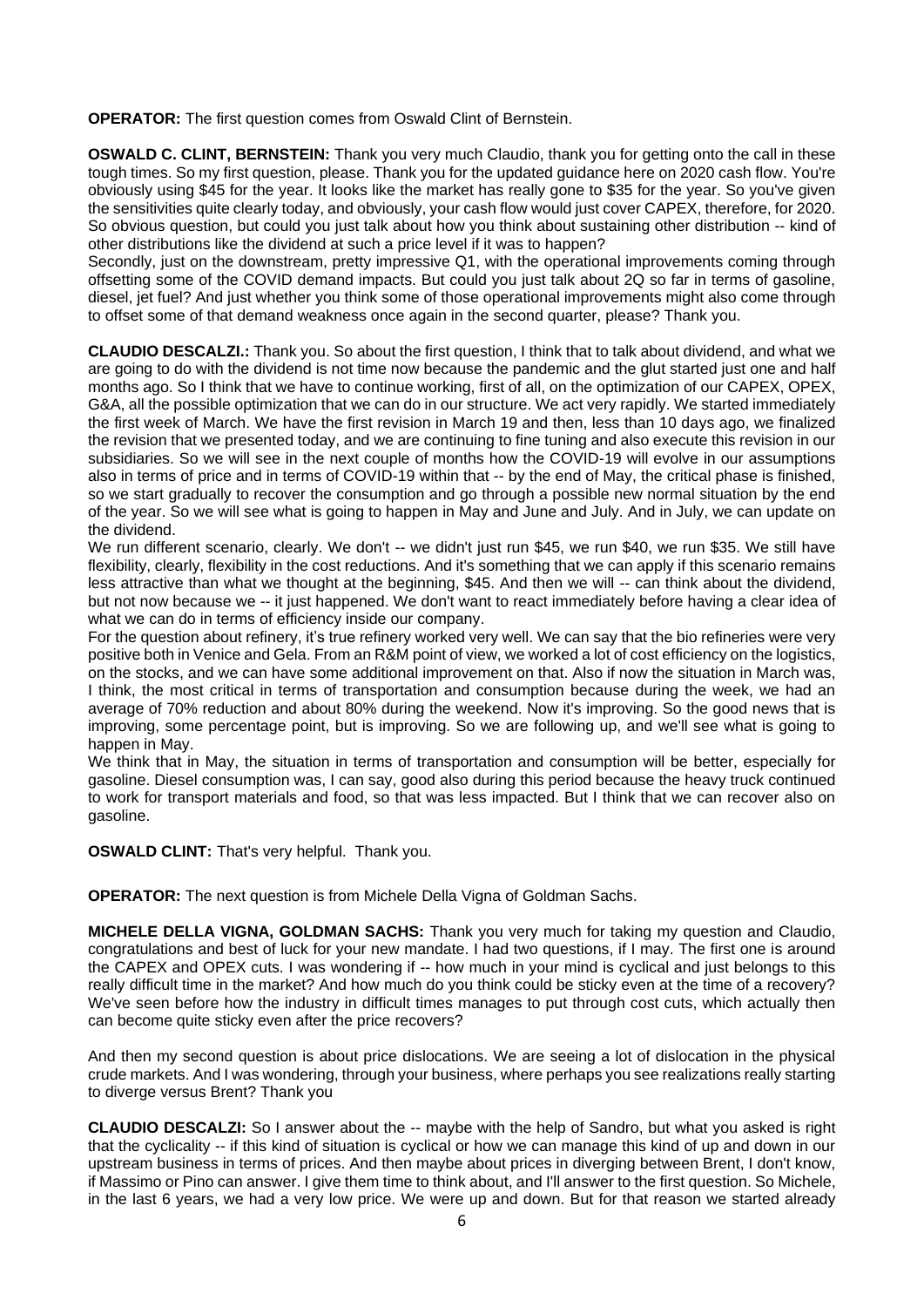before, but we changed also our way of developing fields and all of our way how to select the field that we want to develop, I try to explain better this -- what I mean. First of all, as you know very well, we put a lot of focus on the exploration to be very resilient in term of cost because our exploration cost is less than \$1 per barrel. So, we start from a very strong basis. Then we started working on short cycle. What I mean for short cycle? Also for big projects, we start working on Phase 1, Phase 2, Phase 3, to be able to capture with a very good time to market the cash flow return, the return on the project. So, we don't do any more the giant, supergiant projects, where we put all the investment upfront, and then we start recovering. Because of that reason, because today we can have \$60, tomorrow \$80 and then we can jump down to \$30. So you must be very, very fast in your development.

Clearly, the world need energy. Until December, the […] consumption was at [100 million], [120 million] barrel per day on yearly average. So we need oil, we need gas, we need energy. So we have to adapt ourselves, and we must have the flexibility to be able to be inside this short cycle. For that, you must have the right asset and also the right strategy in terms of development and the geography where you are to exploit, at the maximum level, your position and the position of your consumers -- so your customers, we can say. So that is my answer to your question. Now I give the floor to Pino to talk about the diverging price between Brent and other crude.

**GIUSEPPE RICCI:** The volatility of the -- the financial volatility of the crude, of course, we are in a period where in only 1 week, we changed completely the spread between Brent and Ural or Brent and Middle East crudes. And the question is to try to take the maximum advantage of this volatility. Of course, in the last month, we took advantage to buy crude for our refining system with a very good discount on OSP, on the official pricing. And about the equity production, we tried also to maximize the use of our equity production in our refining system in order to avoid to be damaged from the sale of our crude on the market.

**MASSIMO MONDAZZI:** Okay. If I may add something on this, Michele. So talking about the average price we got in the first quarter, the average has been versus Brent minus 5% versus minus 2.6% that was in the first quarter of 2019. But I would say that the minus 5% is more normal than the minus 2.6% we had last year. You remember last year, the heavier oil had, I would say, a very high quotation on the market because of the first OPEC cuts, Venezuela and so and so forth. Now the minus 5% is more in line with what we have seen in the past, giving some advantage to our refinery system that you remember is quite complex.

In terms of sales, I would like to add that all the forward sales in May has been already placed as far as our equity production. So everything has been sold.

**OPERATOR:** The next question comes from Alessandro Pozzi of Mediobanca. Please go ahead, sir.

**ALESSANDRO POZZI, MEDIOBANCA:** Good morning all. I wanted to go back to the comment about the flexibility in costs. And I was wondering where are the areas where you can take a bit more decisive actions in the event the oil price remain depressed. I'm asking that because I mean, compared to the last downturn, I think oil majors are much leaner. So potentially, the room for cutting cost may be on the OPEX side may not be that great, and therefore, you have to lean on the CAPEX side.

And maybe a follow-on from that. Can you give us a bit more color on what projects you put brakes on because I think you reduced the CapEx by 30%, and which other projects are still going ahead?

**CLAUDIO DESCALZI:** Thank you. So I give the floor to Sandro Puliti to answer your question.

**ALESSANDRO PULITI, CHIEF UPSTREAM OFFICER, ENI S.P.A.:** Okay. Goodmorning. So the reduction in CAPEX was basically allocated for EUR 400 million to production optimization activity, that means on the short cycle, and EUR 1.2 billion that is allocated on the long cycle, the main projects. The main projects that have been postponed are the Rovuma LNG, in Angola our activities in the Cabaça Norte, Agogo, Merakes in Indonesia, expenditure in Iraq in Zubair, some reduction in Egypt, and in the UAE. Those are the main areas where we postponed projects to achieve cost reduction this year.

On top of that, there are EUR 300 million reduction on the exploration activity. So definitely, how we can do more, clearly going -- doing more, we can do even further rationalization in our operation, especially on the operating cost side.

**CLAUDIO DESCALZI:** Sorry, just to complete, just to give you more color on this, how we can be resilient if the price is lower or what we can do more. You have to think that this exercise of revision of our CAPEX, OPEX and cost generally has been performed practically in 1 month. So we reacted immediately. I said, we started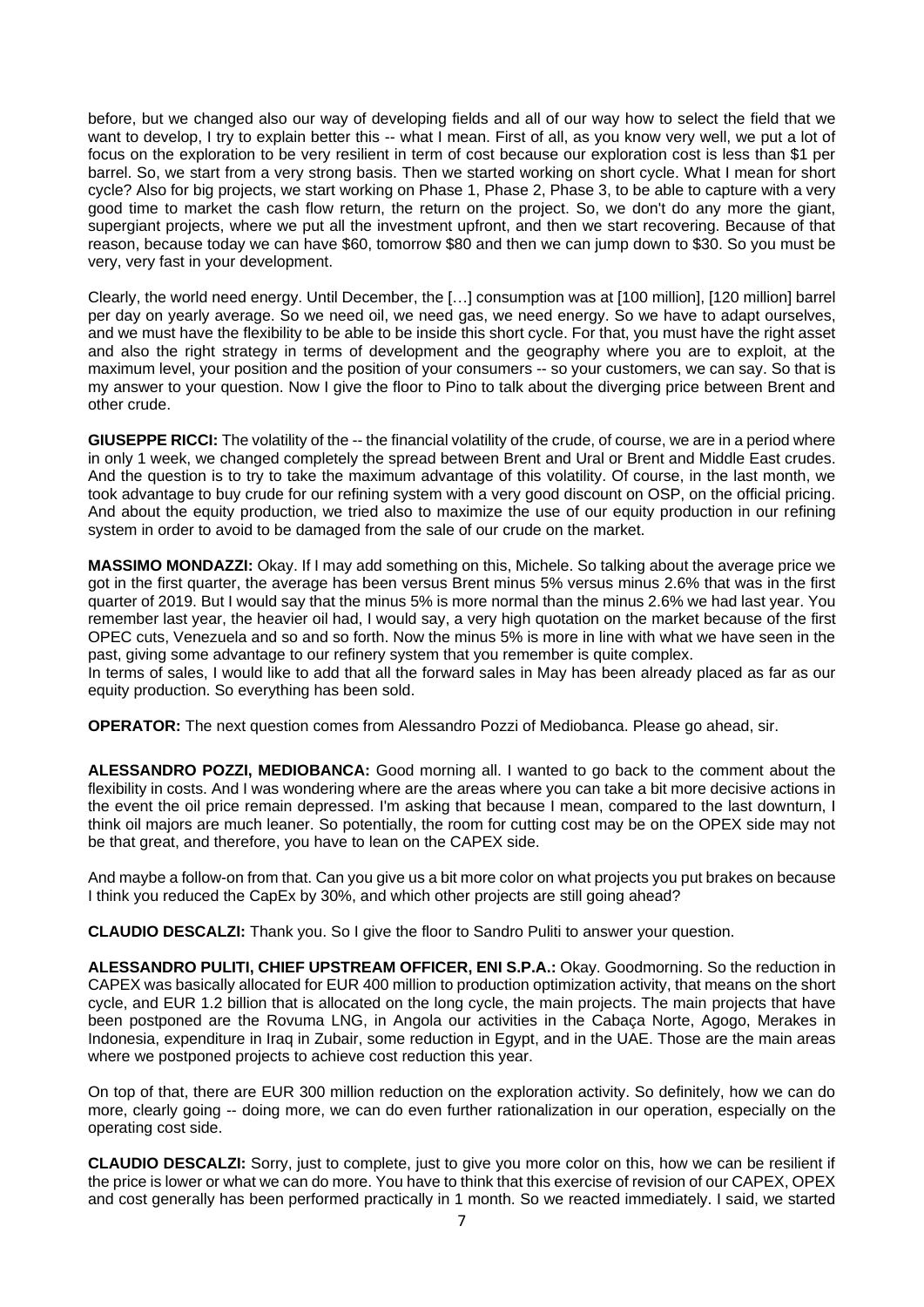the first week of March, but we can do much more working on with each single subsidiary inside the inner costs. We are a big company. So it's something that we can perform further, and we can optimize and the exercise now finished. We run fast to give immediately, you know, to be immediately in the right side and clearly to impact positively the year. But this optimization is going to continue. But that's the reason we run sensitivity at \$35 or \$40, and we continue to understand how to optimize it.

So it's something that the budget we prepare, we presented the strategy. We've been working for 5, 6, 7 months. And now in practically 1.5 months, working with all the people starting from top down and then bottom up, we revised. We make an aggression, we have been very aggressive and determinate to do that. And now we continue to finalize. So not just in the upstream. We have several other component where we are looking inside corporate cost and the G&A. So in a broad range of cost that we can optimize and we have optimized also changing organizational structure to be even more flexible and resilient in the future.

**ALESSANDRO POZZI**: Okay. Just maybe a second one on the tax rate. It's been fairly high in Q1 in upstream, but I guess that's mainly a reflection of the lower oil price. Can you give us a guidance for the tax rate for the rest of the year?

**MASSIMO MONDAZZI:** So the tax rate targeting \$45 per barrel for average this year means a lower oil price for the remaining 9 months. It means that we expect an increase in the E&P tax rate that is correlated to the oil price. So we expect, for this reason, tax rate adjusted for the full year, that would be more or less same level, around 100%, as you have seen in the first quarter.

A different story as far as the cash tax rate, because of the different composition in this environment between deferred taxes and cash taxes, we will project a reduction in cash taxes to be paid. That's the reason why we expect a decrease in the cash tax rate from the 33% we had in 2019 to around 25% in 2020.

**OPERATOR:** The next question is from Thomas Adolff of Crédit Suisse.

**THOMAS YOICHI ADOLFF, CREDIT SUISSE:** I've got a few questions, please. Just firstly, on cash flow. Obviously, cash flow is one thing and working capital is another thing. If you can't sell what you produce, you don't get paid what you sell, then obviously the cash flow would look worse than your base case. So I wondered if you can give some guidance for working capital and how that evolves over the balance of the year?

Secondly, I wondered if you can also give a comment on the supply chain. Obviously, we're seeing major disruptions there. Are you seeing any major issues there that could impact your operations? And then finally, if I may, just on global gas, you've announced obviously force majeure in Libya. What does that mean in terms of production? You probably have some issues in Indonesia. You've highlighted issues in Egypt. What is Zohr producing there? And what generally is happening to your LNG portfolio? Is your share of spot LNG higher than in 2019?

**CLAUDIO DESCALZI:** So I think for the cash flow, working capital, Massimo. And then supply chain, Sandro Puliti. And then for the LNG and the gas issue and the force majeure between Cristian and Sandro Puliti, they can answer.

**MASSIMO MONDAZZI:** Okay. So as far as the working capital, you have seen that we absorbed in the first quarter, EUR 640 million because of the seasonality, but much better than in the first quarter 2019, that contains some, you probably remember, some special item, we paid around EUR 300 million for an arbitration. And definitely, we are taking advantage from the decrease in the prices environment that is giving us an advantage. So we are cashing in bills that we issue in '19 when the oil price and the gas prices were higher, and we are releasing new bills with lower scenario. Projecting what you expect for the full year is a bit complex because all the reasons that you mentioned. So, the market is really volatile. But can I say that taking into consideration what we expect in term of, I would say, an higher probability of default from our clients, mainly in gas and power retail specifically, we can project a cash absorption for the full year, that would be, I would say, in the range of EUR 100 million to EUR 300 million. So let's say, an average EUR 200 million cash absorption for the full 2020.

**THOMAS YOICHI ADOLFF:** Can I just quickly just follow-up on the working capital. Obviously, the comment you made just now, the release that the LIFO, FIFO effect, right, inventory losses and inventory gains, or the offset in the cash flow. So I was just wondering about the underlying working capital effect, not the LIFO, FIFO.

**MASSIMO MONDAZZI:** The underlying is more or less stable. So we do not expect a significant change in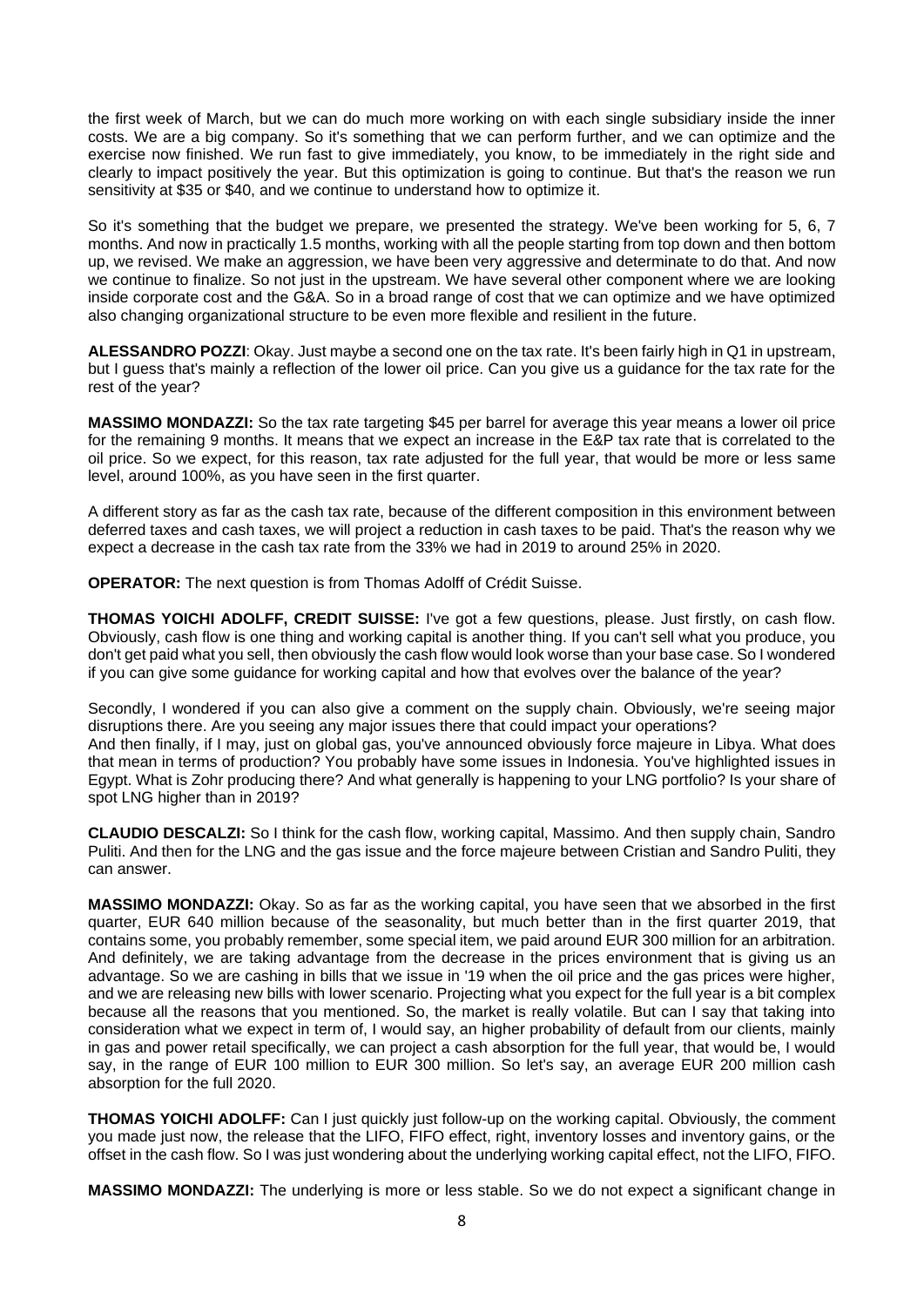respect to what we have seen last year, so remaining more or less flat. So out of the -- for the full year, out of the EUR 100, EUR 300 million, so EUR 200 million, I would say, the most important deterioration is linked to the reduced level of cash in from our clients. So if you take this out, we'll be in the range of between 0 and minus 100.

**OPERATOR:** The next question is from...

**CLAUDIO DESCALZI:** It is not finished. Now we have other 2 questions to answer. Sandro and then Cristian.

**ALESSANDRO PULITI:** Okay. Regarding supply chain and disruption due to the pandemic. The pandemic is mostly affecting those activities that requires international support and mobilization, and therefore, we are suspending or we are re-phasing most of our drilling most of our drilling and especially deepwater drilling activities. While on production operation, always with the aim to protect our people, while granting production continuity, we have been able to maintain production level, thanks to the fact that we have a prevalence of local workforce in our producing countries so we are not affected by the blockage of traveling between countries.

And then we also reinforced our - a quarter support where possible, and we have identified critical manpower and optimized HR management. And then we have also improved our supply chain monitoring regarding spare parts to ensure their availability and advanced booking and delivery. Now I'll leave the floor to Cristian

**CRISTIAN SIGNORETTO:** Yes. Hello, everybody. So when it comes to, let's say, the global gas environment, clearly, we enter in 2020, in which already the fundamentals very weak in terms of supply balance and demand. Just to remind in the first quarter of 2020, there has been 15 million tonnes of more LNG floating around due to the start-up of U.S. LNG trains vis-à-vis last year quarter. Clearly, the lockdown linked to the pandemic has increased, let's say, the weakness of the market due to demand. The reduction we have seen firstly, in China in February, but I have to say that now we see China picking up in terms of demand and actually recovering from that slump. But clearly, Europe has been affected.

So let's say, all in all, this weak market environment has affected also, let's say, our results. But as you can see from the result of the first quarter, our exposure to LNG spot prices are fairly limited. In fact, we are growing our portfolio of LNG and we tried to balance and to manage the exposure to that balance and so our, let's say, exposure to spot prices are not that high. So that's why, you don't see a huge impact on the results.

**OPERATOR:** The next question is from Lydia Rainforth of Barclays.

**LYDIA RAINFORTH, BARCLAYS BANK PLC**: Two questions, if I could. The first one was on the strategy presentation. And I appreciate it was only a month ago, and that a lot has changed since then. But does the current crisis that we go through and depending on the duration, change how you think that might evolve? So does it mean that you accelerate some of your energy transition ambitions? Or is it really just too early to think about that?

And then the second one was more of a social question. So can you talk about some of the initiatives that Eni has been deploying in terms of response to the pandemic, giving an examples of the help that Eni has been giving to the wider society. But what initiatives are you seeing making the most difference, say, for example, the supercomputer being used for the virus modeling?

**CLAUDIO DESCALZI:** I'll take the first questions, and allow know Massimo for the second questions. First of all, the long term don't change at all because I think looking at what is happening, I think more to accelerate the long term. It means that the action to go to a different kind of retail products, so green or blue or bio that are working well now, and they are really resilient and give a good balance with the traditional business. I think that to counterbalance then this possible volatility that we'll see in the future. What we presented in the long term has to be improved and maybe accelerated.

Clearly, we have to understand how and also find the means, the money to accelerate it. We have also, as I said, during the strategy, we are working through a different organization that will be useful to accelerate and also to reduce our overall structural cost, but for sure, that remains our main target to continue and to go to really to work on the scope 1, 2 and also the scope 3. And that is our plan, and we go ahead with determination. The second question, Massimo?

**MASSIMO MONDAZZI:** So second question about what we are doing. So we are doing something in Italy and abroad. So in Italy, mainly, we are helping hospitals to deal with, to cope with this critical moment. So we provide them breathing systems. We help them to setup additional beds to assist the more critical people. We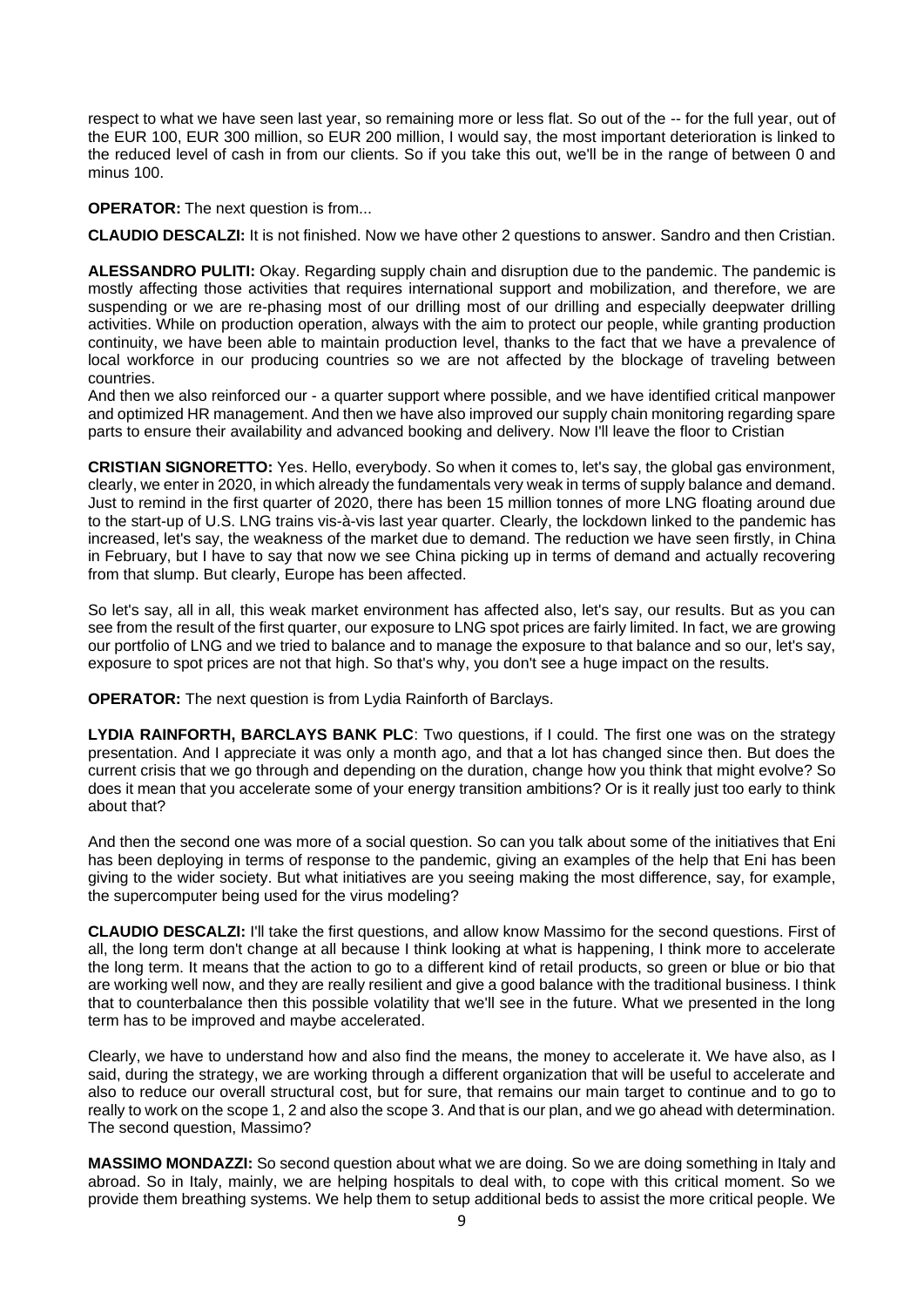did it everywhere in Italy from south to north. And maybe I'll leave the floor to Alessandro to give you some detail about what we are doing abroad.

**ALESSANDRO PULITI:** Okay. Abroad, basically, we are adopting same strategy. In each of our subsidiaries, we are in contact with local health authorities. And according to their needs, we are helping in their response to the COVID by providing slider beds, ventilators or personal protective equipment when required and always in accordance with the local health authorities.

**OPERATOR:** The next question is from Jason Kenney of Santander.

**JASON S. KENNEY, GRUPO SANTANDER:** And wishing everyone at Eni and on this call, good health and sanity at this time, crazy as it is. I've got a couple of questions, if I may. The first on going back to CAPEX. Out of the EUR 5.5 billion, how much of that is absolute minimum maintenance CAPEX do you think in 2020?

And then the second question, I think you commented that the 1.75 million to 1.8 million barrel a day volume guidance for this year is pre-OPEC cuts. I'm just wondering if any of the OPEC nations or indeed any country that is going to support production cuts later in the year has contacted you about field restrictions. I know you've mentioned a 40,000 barrel a day contingency. Is that purely for possible OPEC cuts or is it contingency on operational procedures? Just a bit more color around where volumes might be impacted if OPEC were to contact you.

**CLAUDIO DESCALZI:** Okay. Sandro, you can start talking about, I think, both because the first question is about the minimum CAPEX for maintenance, and the second, if somebody's already contacted us, and if there is a contingency in the contingency for OPEC cut.

**ALESSANDRO PULITI:** Okay. So we always divide our CAPEX in CAPEX that are related to development projects, production optimization and also what we call it as mandatory CAPEX that are the ones that are related to our asset, basically our asset integrity. So, the level of that CAPEX is around EUR 2 billions per year. So, this is our minimum CAPEX level that we have to maintain to ensure full asset integrity of our operation. And the other question?

**CLAUDIO DESCALZI:** Firstly, the countries that are contacting us, and we have contingency in our plan.

**ALESSANDRO PULITI:** Okay. In our plan, we have a contingency of 40,000 barrels of oil equivalent per day that to cover also -- that is covering also possibility of some OPEC cut. Although to date, we don't have any request recorded to date of OPEC cut from our producing countries.

**OPERATOR:** The next question is from Irene Himona of Societe Generale.

**IRENE HIMONA, EQUITY ANALYST, SOCIETE GENERALE CROSS ASSET RESEARCH**: I had two questions, please. Firstly, thinking about the two affiliates now, ADNOC and Vår Energi, can you tell us what they contributed to the first quarter results either in terms of profit or dividend? And then what you expect from them for the full year, please?

And my second question, Claudio, as you mentioned, you worked hard over the last few years to strengthen the balance sheet. And all your actions in response to this crisis is indeed to protect the integrity of the balance sheet. What would be the maximum -- the ceiling level of leverage that in this environment you would be prepared to tolerate?

**CLAUDIO DESCALZI:** Okay. Thank you. I think that for the first question also the second question can -- Massimo can answer, please?

**MASSIMO MONDAZZI**: Okay. So as far as ADNOC and Vår, in terms of cash, we -- talking about Vår, we already cashed in our share of US\$ 150 million of dividend, that is the first quarter dividend. So because of the situation, definitely, we distributed what was available to be distributed in the first quarter. And then we are waiting for, say, more clear information ahead in order to decide what to do in the remaining three quarters. So last year, we distributed something in the range of US\$ 850 millions, 100%, and I would say more clear decision on this respect would be taken probably in June, July, talking about the second quarter and the remaining quarters. Maybe Pino could give you some additional detail as far as ADNOC, and then I'll be back talking about the leverage.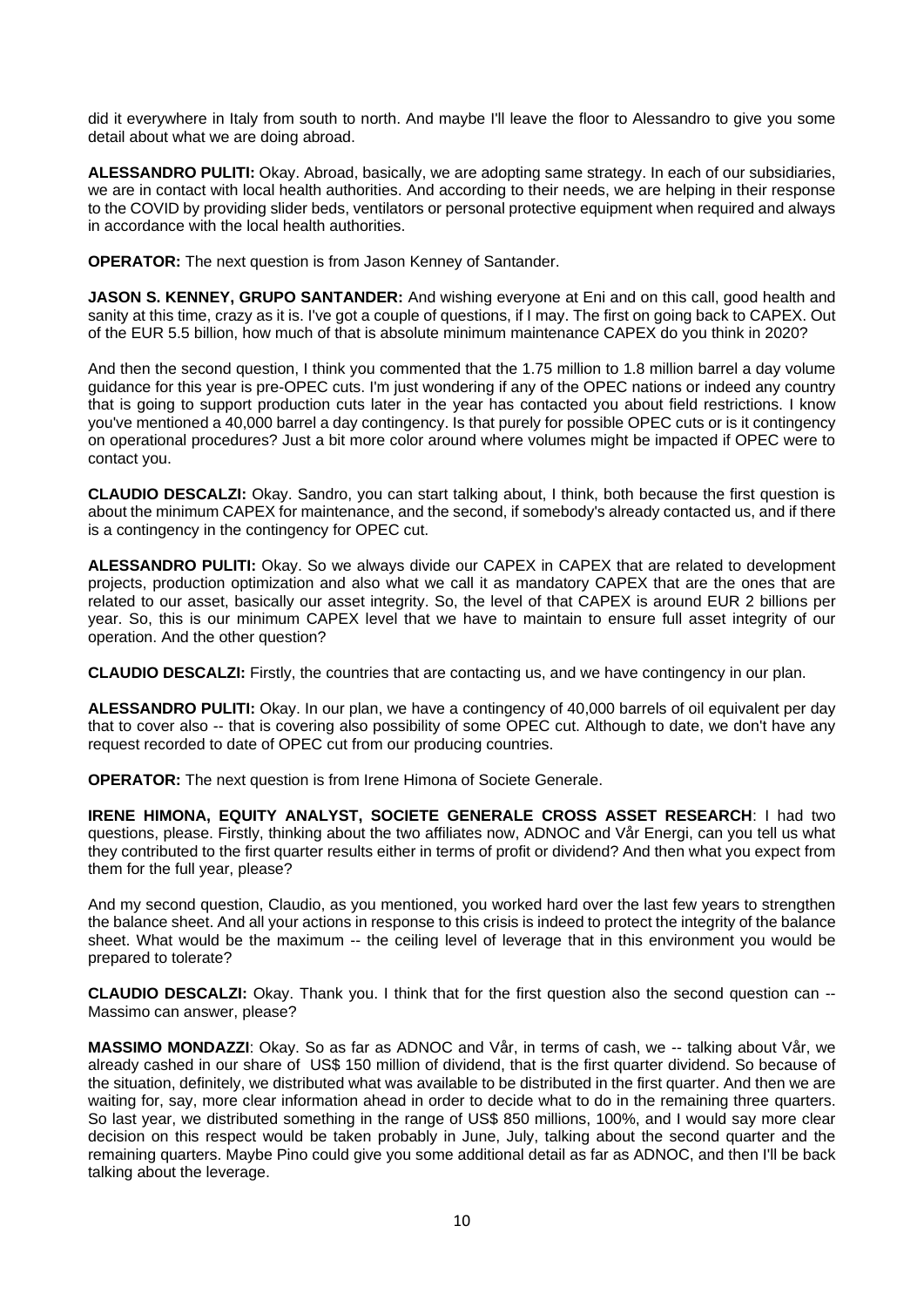**GIUSEPPE RICCI**: ADNOC, in the first quarter of this year, added a general turnaround of Ruwais East and West. The general turnaround is already finished and opened just in the same time of the development of crisis in China for COVID. So this is a good news. Now the units are already in operation and the refinery is quite empty because the turnaround. So it's ready to supply the Far East where the crisis is finishing and the consumption is increasing. So we consider to be in a good situation to cover the market after the crisis from Ruwais. Notwithstanding this, we consider it in the second quarter a conservative throughput of the refinery around 60% considering the end in April of the turnaround and the ramp-up slowly in parallel with the growth of the consumption and the full utilization in the second half of the year.

**MASSIMO MONDAZZI**: And Irene, in terms of leverage, so it's a bit difficult to make such a projection this year due to the very high volatility. For sure, we will be more precise in July, presenting the first semester. The first attempt should be this year, notwithstanding all this volatility to try to stay below 0.4 in terms of maximum leverage.

**OPERATOR:** The next question comes from Mr. Martijn Rats of Morgan Stanley.

**MARTIJN RATS, MORGAN STANLEY:** Frankly, a lot of them have already been asked. So I only have one. So clearly, 1Q saw a significant sort of decline in earnings, but it doesn't look like 2Q is going to look any better. And it's a little difficult to gauge how much -- what the incremental impact is from here on 2Q results? Now the closer we get to second quarter results, the more difficult it is, I would imagine for you to brief the market on it. So this might be an opportune time. Could you talk us through generally what your observations are when it comes to the second quarter and the factors that could impact earnings from here on?

**CLAUDIO DESCALZI:** So sorry -- from what I understood, you want to understand some color about the second Q and how it can be for us because I didn't catch your question..

## **MARTIJN RATS:** Yes.

**CLAUDIO DESCALZI**: Yes. Okay, okay. So as I told you, we analyze from different point of view because the COVID-19 is not -- is really propagating in different parts of the world with different timing. What I can say that from a downstream point of view, from a retail or marketing point of view, we see that we have some recoveries and is recovering. Also, you see that refining in the first quarter, in any case, the marketing worked quite well in a very quite difficult condition. So I hope that we can see some recovery in the second quarter in terms of consumption. That means consumption means also that will be easier also for our productions. I cannot give you from a quantitative point of view because I will be able just to give you at the end quarter. But I see the progression positively in respect to the last 1.5 months.

From a production point of view, that means that our production in Middle East, Far East, is, as Massimo or Pino said before, for May and June, we already sell our production; that is a good point. And we see a recovery in China and generally in East Asia. So if that happens completely and we can have a recovery as expected, about 70%, 80% on the consumption, that means that gives space for our production in the area.

Then we have Africa. Africa is linked in terms of our production to the European market. And the European market is, as I said before for Italy, it is improving also in other country. And Germany is already improving. It's better than in Italy. If it's improving also for the other country, could be good also for our production in Africa.

We have another point, that is not just COVID19, is how the OPEC Plus will be -- program will be implemented because that is clearly going to impact on the price. And as soon they start implementing, I think that we can have an improvement in the price. So, should be positive from that point of view in terms of recovery for the reason I said. Clearly, we have to analyze and understand the impact of COVID. And so the impact in terms of time of COVID and the implementation of the OPEC+ resolutions.

So, if the 2 things are working in the positive way, I think that we can have some recovery in the second quarter. But, as we said, this morning, the situation is very volatile, and we have to understand now end of April and May, what is really going to happen for these 2 points.

**OPERATOR:** The next question is from Jon Rigby of UBS.

**JONATHON RIGBY, UBS:** Can you just -- given we are on the call, just give a bit more color detail around the 2 areas where you're producing below capacity. So Libya with the force majeure. Egypt, I think you referenced demand. Just sort of if you can give me a little bit more details about the -- around that and also perhaps some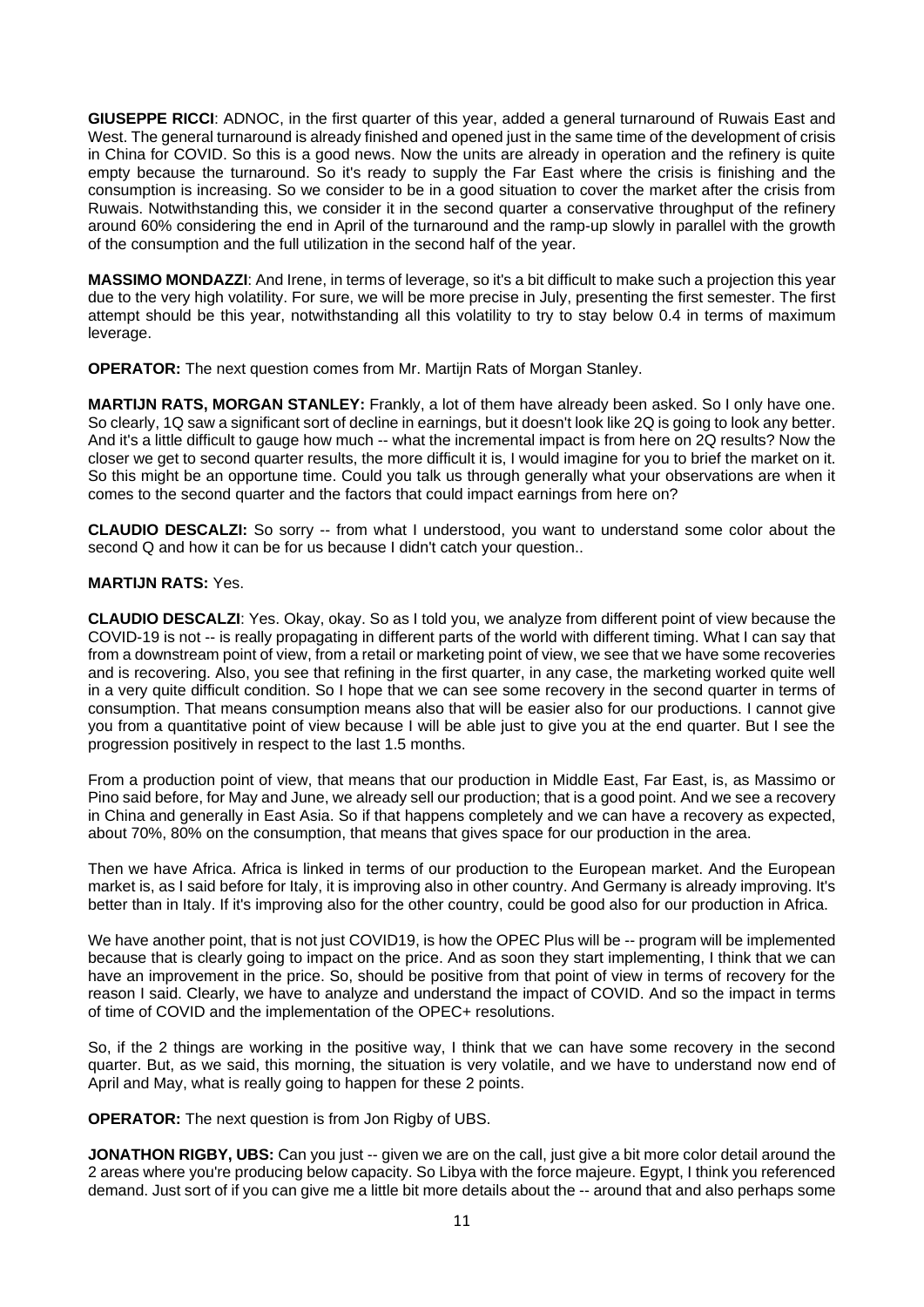indication of what -- how far below theoretical capacity that you're running in both those countries?

**CLAUDIO DESCALZI:** [Sandro] Can you answer, please?

**ALESSANDRO PULITI**: Okay. So you know, situation of force majeure in Libya is dictated now by two main events. One is the lock of all the ports in the East side of the country, that is blocking basically the oil production of Libya. And recently, we registered also an illegal closure of a valve on the coastal line for gas distribution. So currently, we have these two events that are reducing production for Libya. Our expectations are that by end of June, situation should be back to normal. And this will allow us to recover around 30,000-40,000 barrels of oil equivalent of production from -- equity production from Libya.

Regarding Egypt, situation is still recording low gas demand, low internal gas demand due to the COVID situation, especially nowadays, but we do expect a recovery of the demand with the summer increase of temperature and so more consumption for power generation. So, we expect a recovery of the demand in Egypt in the second half of the year.

**OPERATOR**: The next question comes from Christyan Malek of JPMorgan. Please go ahead.

**CHRISTYAN MALEK, JP MORGAN**: Hi, thanks for taking my question. And I do hope you're keeping healthy and safe, and the same to my esteemed counterpart. Just -- sorry to come back on the dividend. But it seems to me that on the critical path of the dividend decision is whether we see an end to lockdowns next month. Appreciate it, certainly not binary in there, many variables. But would it be fair to say that if nothing has changed three months from now, you would actively cut the dividend to protect the gearing and your future CAPEX? Because the way it currently stands, the capital…does appear already constrained. You seem to be working very hard to protect it with gearing moving higher. And I just want to understand what the industrial logic is to keep the dividend at these levels through-cycle and not just in 2020?

Secondly, and I guess, linked the gearing, is there a threshold for yourselves and the Board like a red line you wouldn't cross before prices remain low and gearing continues to rise?

### **CLAUDIO DESCALZI:** Massimo, please?

**MASSIMO MONDAZZI**: On both questions, Claudio?

**CLAUDIO DESCALZI:** Understood the first one there, I didn't understand the second one.

**MASSIMO MONDAZZI:** The first one is about the dividend and the rationale to judge about the future decision on dividend. So may I try to answer, and you can definitely complement, Claudio?

So Christyan, what you said is not completely right. So we are not going to take the decision about the dividend looking at the lockdown only. And we are not taking the decision looking at what's going on in 2020 only. So, what we are going to evaluate mid-year is a more complex environment, including, by definition, what we expect in 2021. So definitely, if we see a recovery and the overall situation, including prices, during 2020, in order not to, we say, compromise our balance sheet equilibrium, and we see a price in 2021 that is close to our cash neutrality, I would say that the decision would be in some direction. If situation would be different, then I just figure out the decision would be probably the opposite.

Now, as I answered to Irene, we try to fix the maximum level of leverage, not the gearing, but I would say, you can calculate the difference easily, that is the maximum 0.4, we would like not to cross in 2020. But even on this, we will be more precise when we elaborate a bit more in July based on additional information that we have as far as what's going on in 2020 and what we can more grounded, we can judge about what's going on in 2021.

**CLAUDIO DESCALZI:** So if I can complement what Massimo said, first of all, we're working in a quarter it's just one and half months, clearly. We, as a company -- as an energy company and the oil and gas company, we work on long cycle. So make a projection and talking about details with a statistic of one and half months is absolutely incorrect. It's not only [not] possible, but it's not reasonable. Clearly, when you talk about gearing, Massimo said, and I agree, the gearing is based on the gearing that I can have, is based on the medium term. So what I can do this year and next year in the 3 years, how we can recover, how I can recover my debt, so it's something that is made by different variables. At the moment, we have really a few elements.

Clearly, we showed from the beginning in the last 6 years that the debt, so the gearing and the leverage is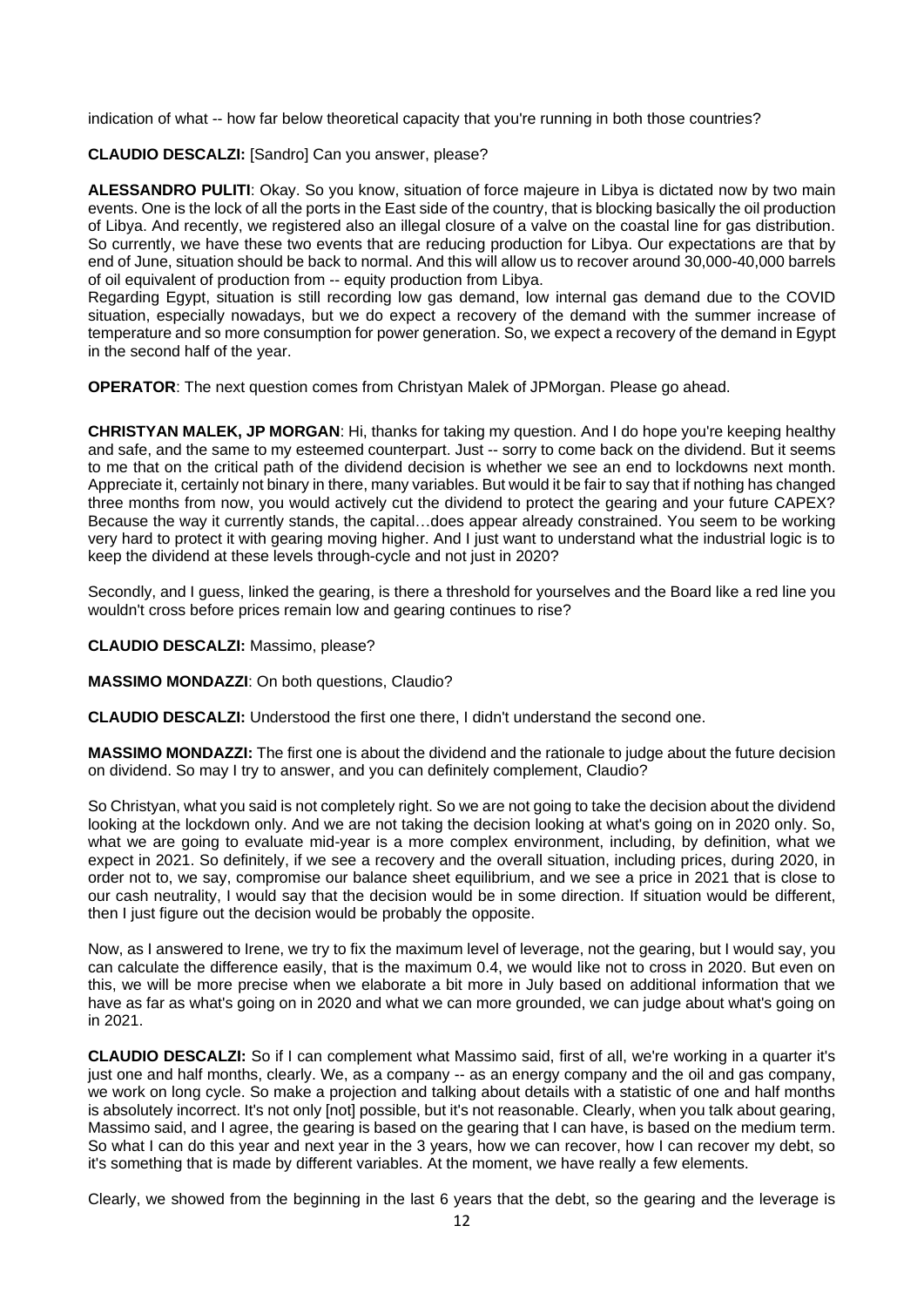very important for us. It's a priority. It's one of also the basis of our remuneration policies. But, in this case, we have to understand if what happened in 2020 can be recovered in 2021. I want to -- I cannot and it's wrong to react after one and half months and change everything drastically also for my shareholders. I cannot be schizophrenic without having the right parameters to take a decision, share with my shareholders and explaining why. The range of hypothesis and guesses are too many now to take this kind of decision. We said very clearly, and we demonstrated that is a priority, the capital allocation, the gearing, the dividend, but I cannot be -- reacting like if I run a small motorcycle, I'm running a big truck, running the life for a lot of people and my shareholders, I have to be reasonable in each step I take, that is my answer.

## **CHRISTYAN MALEK:** Thank you.

**OPERATOR:** The next question is from Biraj Borkhataria of Royal Bank of Canada.

**BIRAJ BORKHATARIA, RBC CAPITAL MARKETS:** Hi, thanks for taking my questions. Just a couple of quick ones. First one is on your R&M guidance, this year is EUR 300 million. That would suggest earnings up year-on-year. And given the current environment, at least heading into Q2, looks quite challenging. So could you just run through the assumptions behind that?

And then the second question, another easy one is your -- for Egypt, that's one of the country you've highlighted for the year-on-year declines in volume. Could you just highlight what the contribution you expect to your 2020 production budget is for that?

**CLAUDIO DESCALZI**: I understand the second question, that is for Sandro. I didn't understand anything about the first question. Honestly, if Massimo, from there because I didn't catch what you said, sorry.

**MASSIMO MONDAZZI:** So the question about the assumption underlying our guidance in R&M full year result, about EUR 300 million. I guess that Pino would be in the position to answer.

**GIUSEPPE RICCI, CHIEF REFINING & MARKETING OFFICER, ENI S.P.A.:** No. About this is very simple. Our cash program to improve the efficiency, and again to the good result of the ramp-up of Gela bio refinery, and some optimization in the marketing cover in part the effect of scenario and COVID. That we have evaluated in more than EUR 800 million. So with this improvement in this area, together with a strong cost-cutting and re-optimization of the maintenance in the refineries allow us to confirm a guidance of EUR 300 million for the year.

## **CLAUDIO DESCALZI**: Sandro?

**ALESSANDRO PULITI:** Okay. Regarding Egypt production and the contribution to the overall Eni production in 2020, it is around 300,000 barrels of oil equivalent as an average of the year.

**OPERATOR:** The next question comes from Mr. Peter Low of Redburn.

PETER JAMES LOW, REDBURN: Just one last. In your scenario, you see a recovery to \$55 per barrel in 2021, but you still intend to cut CAPEX even further in that year. Can you perhaps just explain what's the driver of that? And then as a follow-up, would investment at that level be enough to maintain your production flat? Or should we then assume it's kind of declining at that level of spending? Thank you.

## **CLAUDIO DESCALZI:** Massimo?

**MASSIMO MONDAZZI:** The answer right now would be, yes. So even if the scenario will be \$55, we will intend to reduce CAPEX, as we said, nothing new versus what we said 1 month ago when we revised our scenario. So \$45 this year and \$55 next year. It means that we are giving some priority to recover what we are losing in 2020, thanks to the cuts, reducing a little bit our production expectation, but giving priority to the cash in order to increase the cash to be generated that year. So we said that thanks to this action, we expect that all in all, our cash neutrality will drop to around \$50, \$52 per barrel, giving us the possibility to live with some comfort in a world of \$55. So the decision would be to keep the CAPEX cuts in order to increase the cash generation, keeping production same level as expected in 2020.

**ANDREA QUAGGIA**: If there are no questions, please, let's close the call here. Thank you.